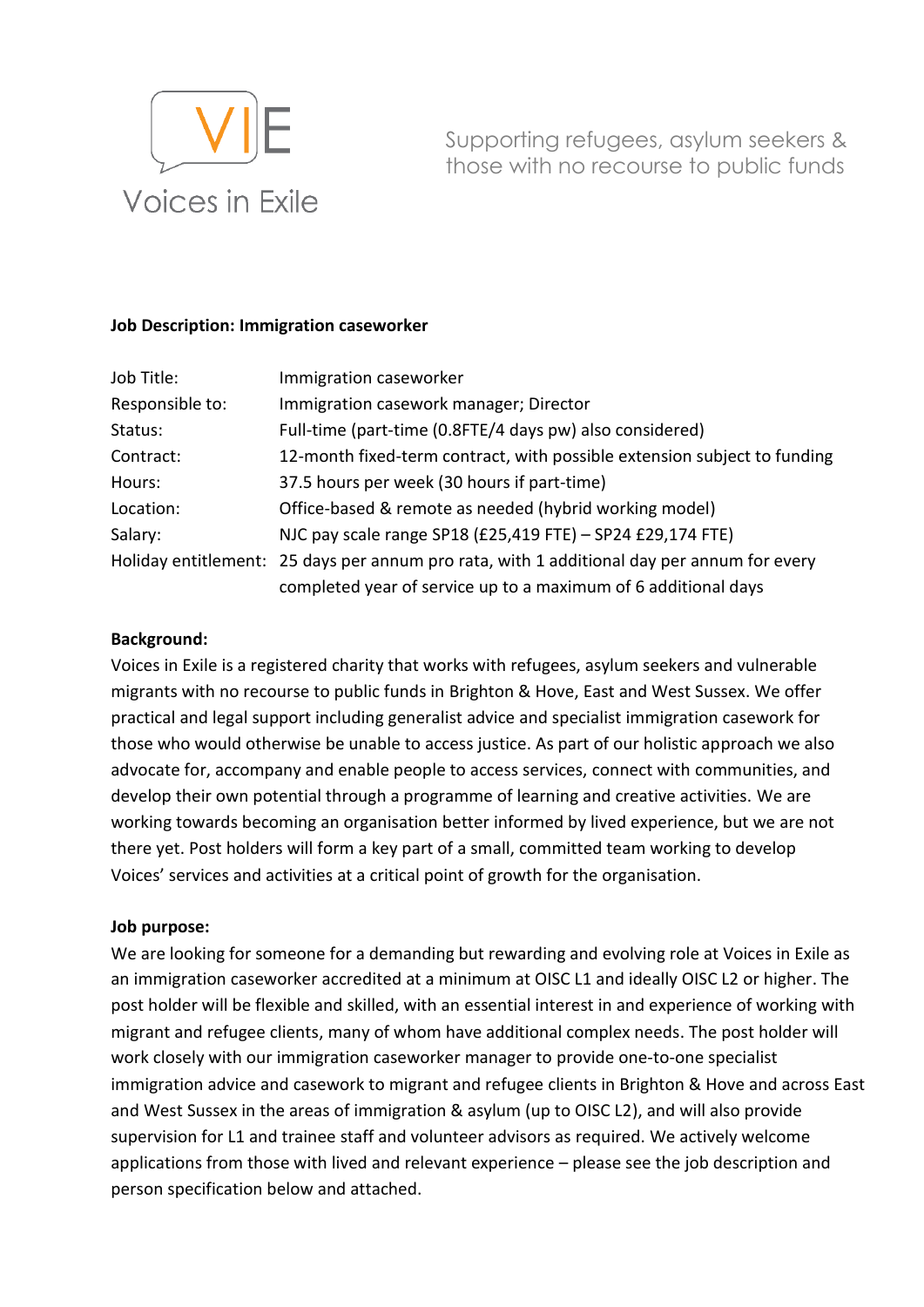We are currently the only free, L2-accredited, year-round provider of out-of-scope immigration advice on the South Coast, and increasing local immigration capacity is critical to address growing demand and changing demographics in the region. Our current core caseload is largely non-EEA nationals whose immigration cases are out of scope of legal aid. However we are also seeing and will continue to see new arrivals and needs in the region over the next year and onwards including Hong Kong BNO nationals, Afghans resettled under the ARAP and ACRS schemes, EEA nationals who still have not registered for status, and an increasing number of both newly arrived and established asylum seekers placed in emergency ('contingency') and dispersal Home Office accommodation. We can additionally expect increasing numbers of Ukrainian nationals and others displaced by the war in the Ukraine over the coming months.

The balance of time spent between different client groups and cases will therefore need to be responsive to the changes we see in the city and region. Many of our clients also have complex additional needs including health and homelessness and the post holder will be expected to liaise closely with our generalist caseworkers and external providers to ensure that people's holistic needs are met.

You will work as part of a small, supportive advice and casework team that also includes two generalist advice caseworkers and two dedicated resettlement caseworkers who are supporting newly resettled refugee families mainly from Syria and Afghanistan.

Regular supervision and support and in-house and on-the-job training will be provided, as well as external training on specific issues where needed. However you will need to be ready to step immediately into a busy advice environment with the necessary confidence, skills and knowledge to begin to deliver advice and casework and pick up an existing caseload.

Ideally you will already be OISC L2-accredited, but if only L1-accredited you must be willing to work towards accreditation within the probationary period.

Postholders will need to have the right to work in the UK.

## **Covid-19, hybrid working and what we're like to work for:**

We have taken a cautious approach to Covid over the past two years and in response to staff feedback are currently developing a long-term hybrid working model to provide staff with the flexibility to work from home and from our office as and when suits as long as this fits with our operational needs. Individual working arrangements can be discussed with your line manager and/or our director.

We will provide the kit (IT and phone) needed to ensure that you can work from home safely and comfortably. We would expect you to have adequate working broadband and data allowance in place at no additional cost to Voices, but are willing to discuss this if it is a barrier for you. Working from home and flexible working arrangements are negotiable and subject to operational need, and are under regular review.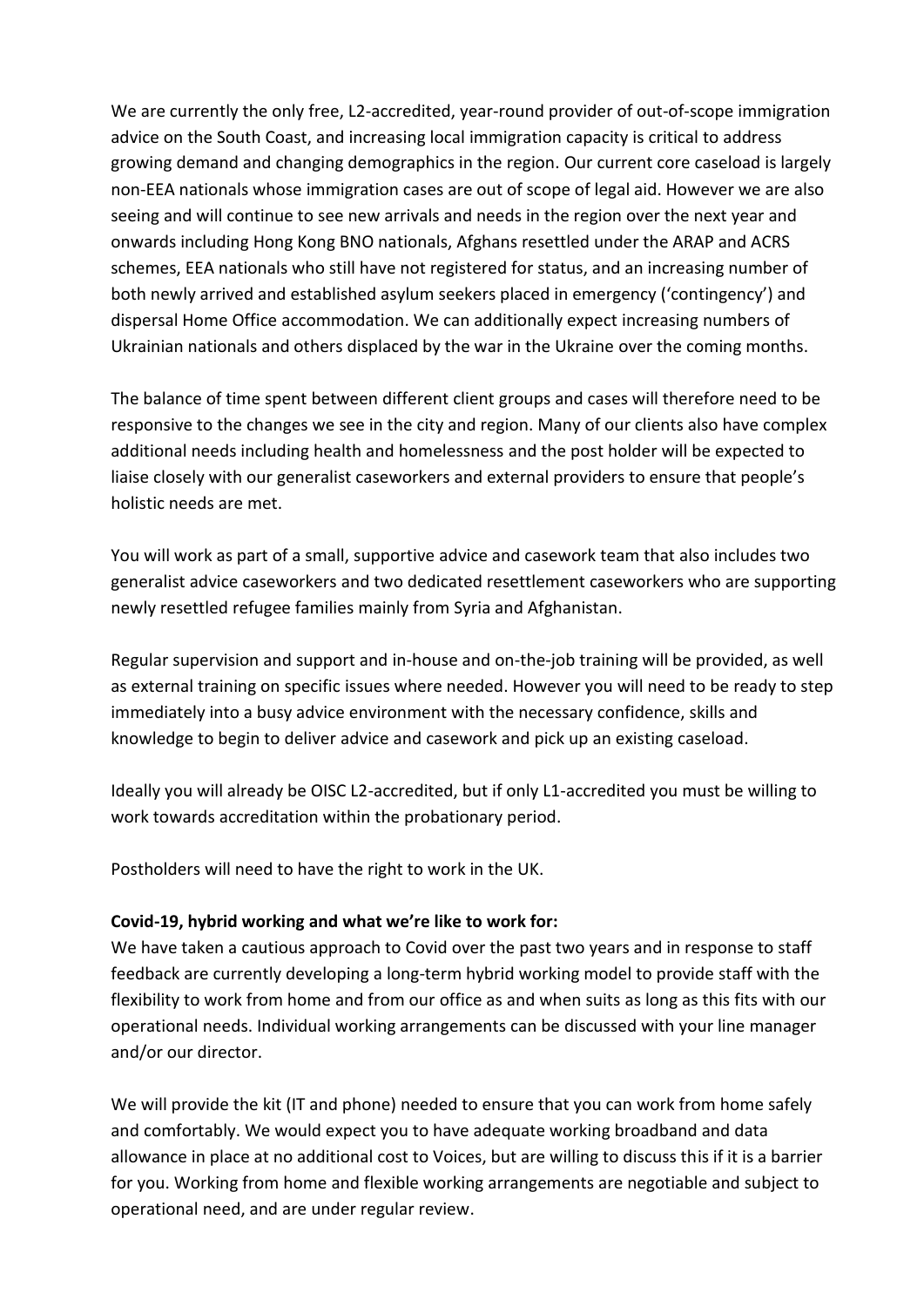We would expect and hope that applicants will be fully vaccinated against Covid but will make accommodations if and where practical if this is not possible. We have clear Covid risk assessments, policies and procedures in place and these are reviewed regularly.

We have a work culture that is friendly, welcoming and inclusive, and we take staff wellbeing seriously. Clinical supervision is available and we make time for collective care and peer support within our working hours. We are a learning organisation and are open to hearing about how we can do better.

# **Staff reporting to this post:**

Volunteers

# **Key responsibilities:**

- Provide one-to-one specialist advice (including immigration advice to OISC L2) and support to migrant and refugee clients in Sussex by phone, email and face-to-face;
- Conduct initial holistic assessments and make appropriate internal and external referrals to address holistic needs;
- Provide thorough follow-up casework and support where appropriate and carry a caseload of ongoing immigration casework under the supervision of the casework manager;
- Actively develop professional relationships and referral links with law centres and solicitors' firms, and refer/signpost clients to other legal services & agencies as appropriate;
- Manage own caseload, keeping clear, accurate and timely records of all work done using case management system AdvicePro and other internal recording systems, and ensuring that work is monitored and evaluated and quality assured to meet internal and external requirements;
- Assist in evidencing the impact of work done, including recording, monitoring and reporting against project targets, regular case studies and other information & reports as requested;
- Provide supervision to trainee & volunteer advisers as required and in compliance with OISC guidance;
- Assist in devising and delivering in-house training for trainee and volunteer advisers as needed;
- Work with the casework manager to develop clear case management systems, policies and procedures;
- Attend & contribute to relevant fora & networks (virtual and actual), including liaison with local refugee and migrant community groups and networks;
- Attend regular team meetings & participate in other advice and staff team commitments and meetings as needed;
- Participate fully in individual supervision, training, appraisal and collective care and wellbeing;
- Work with colleagues in Voices in Exile to maintain and develop our holistic approach and commitment to human rights, community development, diversity and best practice in working with vulnerable migrants;
- Carry out other duties as required.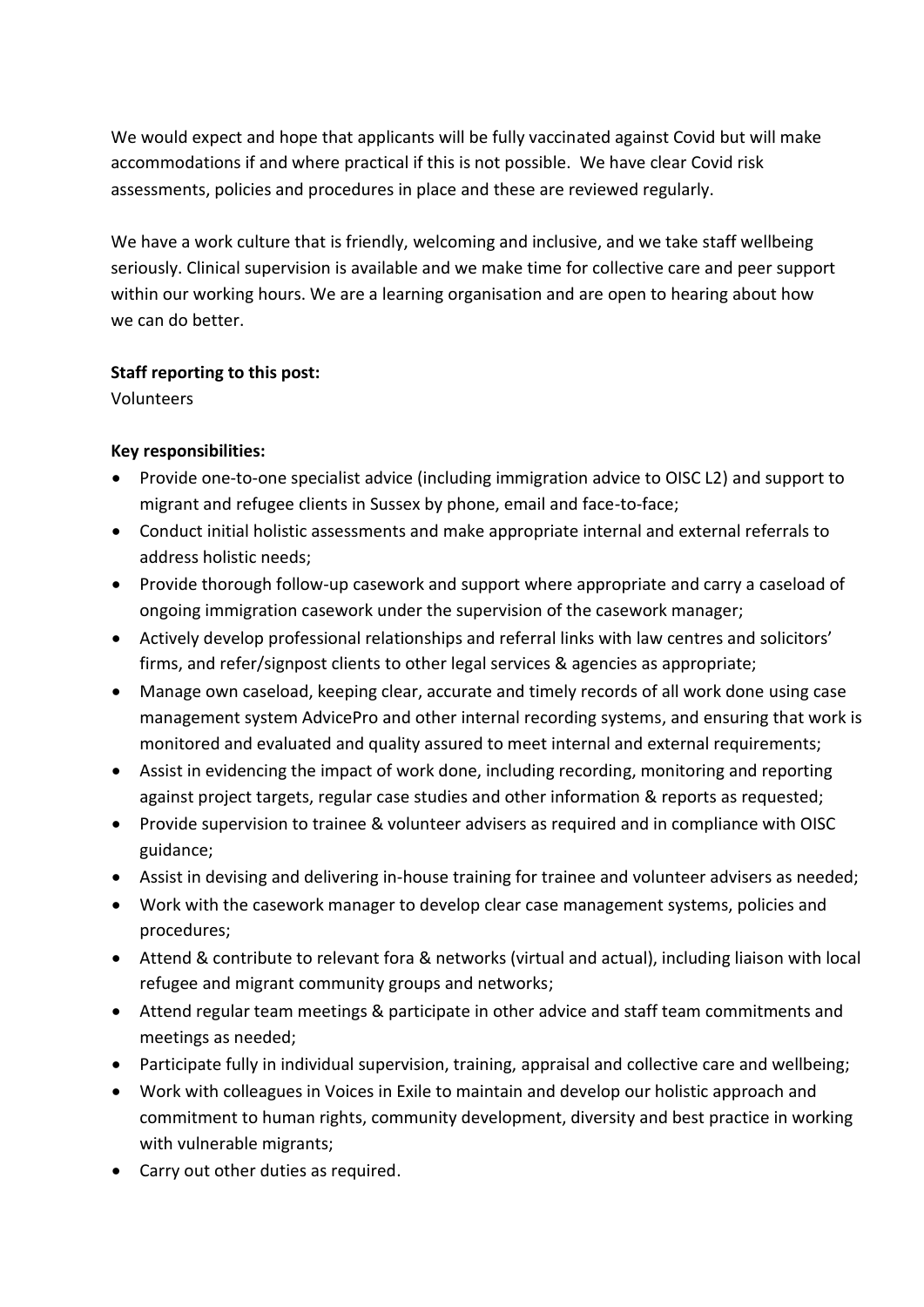*A = Application form (Please address the relevant points in order) I = Interview* 

*Please bear in mind that you can demonstrate how you meet these requirements using examples from paid employment, volunteering, lived experience or a combination of all these.* 

| <b>Person Specification</b> |                                                      | Essential/       | <b>Assessment</b> |
|-----------------------------|------------------------------------------------------|------------------|-------------------|
|                             |                                                      | <b>Desirable</b> | <b>Method</b>     |
|                             | Qualifications/level of experience                   |                  |                   |
|                             | 1. A relevant qualification or lived or professional | E                | A                 |
|                             | experience in one or more of the following areas:    |                  |                   |
|                             | advice giving, social work, law, gender or           |                  |                   |
|                             | migration studies or related field.                  |                  |                   |
|                             | 2. OISC Level 1 immigration & asylum accreditation   | E                | A                 |
| 3.                          | OISC Level 2 immigration & asylum accreditation      | D                | A                 |
|                             | <b>Experience</b>                                    |                  |                   |
|                             | 4. Minimum 2 years' experience of providing advice,  | E                | $A+I$             |
|                             | casework or similar support to migrants or other     |                  |                   |
|                             | vulnerable/at risk clients in a frontline service or |                  |                   |
|                             | casework environment                                 |                  |                   |
|                             | 5. Significant experience of OISC L1 immigration     | E                | $A+$              |
|                             | casework, including actively making and following    |                  |                   |
|                             | up immigration applications on clients' behalf       |                  |                   |
| 6.                          | Experience of OISC L2 immigration casework           | D                | $A+I$             |
| 7.                          | Experience of advocating effectively and clearly     | E                | $A+$              |
|                             | on a client's behalf with statutory and other        |                  |                   |
|                             | agencies                                             |                  |                   |
| 8.                          | Experience of working in the voluntary or            | D                | $A+$              |
|                             | community sector                                     |                  |                   |
| Knowledge                   |                                                      |                  |                   |
|                             | 9. Good general knowledge of issues faced by         | E                | $\overline{A}$    |
|                             | refugees and migrants in the UK                      |                  |                   |
|                             | 10. Good up-to-date knowledge of the immigration     | E                | $A+$              |
|                             | system and of barriers to access to justice for      |                  |                   |
|                             | migrants in the UK                                   |                  |                   |
|                             | 11. Good up-to-date working knowledge of access to   | D                | $A+$              |
|                             | services for migrants in the UK, and in Brighton     |                  |                   |
|                             | and Hove in particular                               |                  |                   |
|                             | 12. Good awareness of gender & LGBTQI issues as      | D                | $A+$              |
|                             | they intersect with immigration & asylum             |                  |                   |
|                             |                                                      |                  |                   |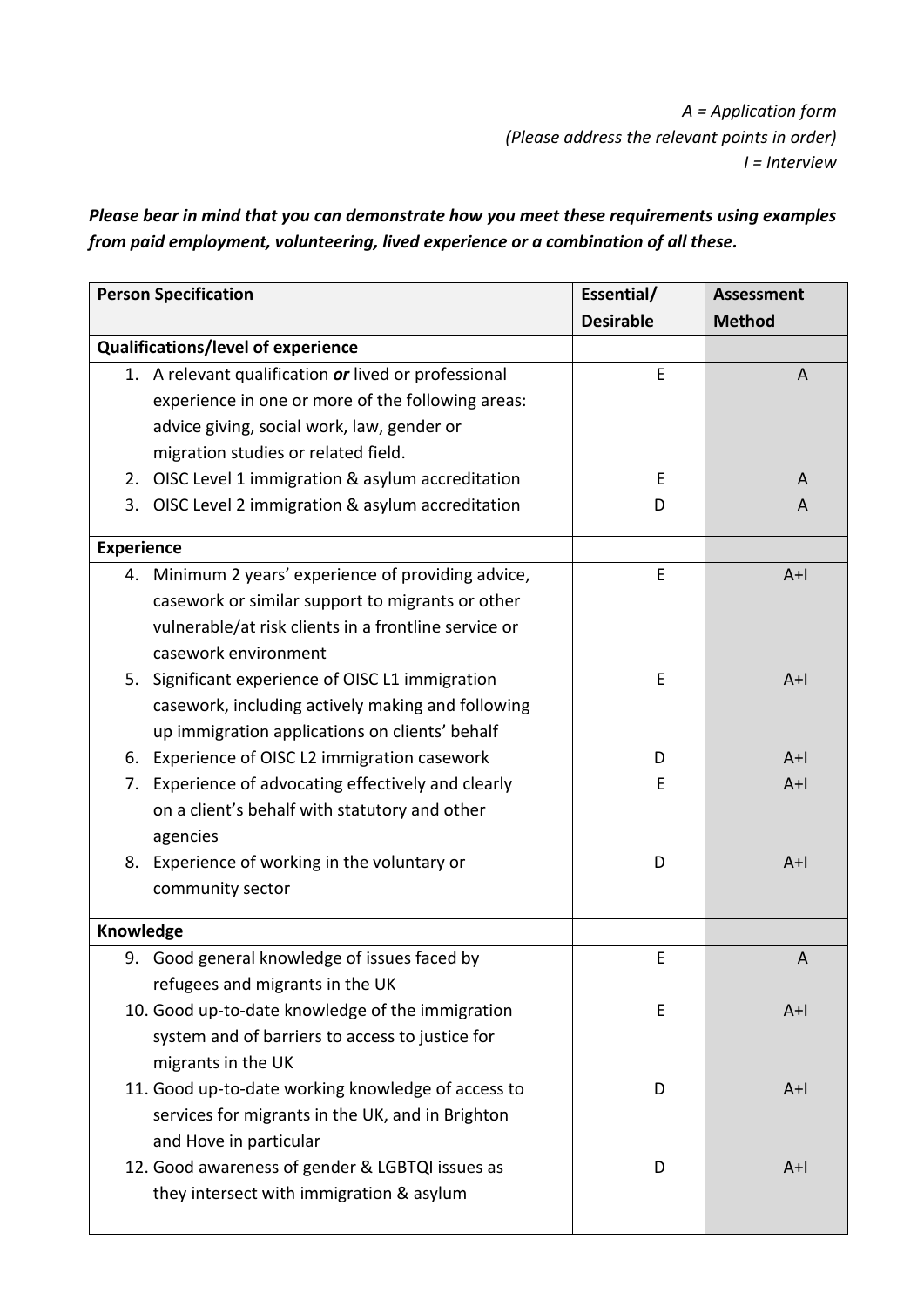| 13. Good awareness of mental health and issues               | D | $A+I$          |
|--------------------------------------------------------------|---|----------------|
| relating to trauma                                           |   |                |
| 14. Good awareness and understanding of current              | D | $A+I$          |
| safeguarding law, policies and procedures                    |   |                |
| <b>Skills &amp; qualities</b>                                |   |                |
| 15. Ability to step into pressurised advice environment      | E | $A+I$          |
| and take on one-off advice and casework with                 |   |                |
| minimal supervision                                          |   |                |
| 16. Ability to plan and organise own work and meet           | Е | $A+I$          |
| deadlines                                                    |   |                |
| 17. Ability to interview clients sensitively, clearly and    | E | $A+1$          |
| accurately to diagnose and prioritise client needs           |   |                |
| 18. High level of spoken and written English, and the        | E | $A+I$          |
| ability to analyse complex written information               |   |                |
| and communicate it effectively                               |   |                |
| 19. Excellent online research and analytical skills in order | E | $A+I$          |
| to research case law and country of origin information       |   |                |
| 20. Ability to work creatively with clients facing seemingly | E | $A+I$          |
| intractable issues, and to problem solve and manage          |   |                |
| conflict                                                     |   |                |
| 21. Ability to work as an effective team member and to       | E | $A+I$          |
| relate well and communicate clearly and respectfully         |   |                |
| with a diverse group of people                               |   |                |
| 22. Personal resilience and the ability to maintain          | Е | $A+I$          |
| clear professional boundaries and manage                     |   |                |
| expectations                                                 |   |                |
| 23. Ability to monitor and report against project            | E | A              |
| targets & communicate effectively with funders &             |   |                |
| stakeholders                                                 |   |                |
| 24. Ability to train, support and supervise volunteer        | D | $A+I$          |
| team members and work in partnership with                    |   |                |
| interpreters                                                 |   |                |
| 25. Ability to work competently with Microsoft Office        | E | A              |
| ICT packages including case management systems               |   |                |
| and Excel; and to be administratively self-                  |   |                |
| servicing                                                    |   |                |
| 26. Ability to speak another relevant language               | D | $\overline{A}$ |
| Other                                                        |   |                |
| 27. Commitment to working with migrant and                   | E | $A+I$          |
| refugee clients                                              |   |                |
|                                                              |   |                |
|                                                              |   |                |
|                                                              |   |                |